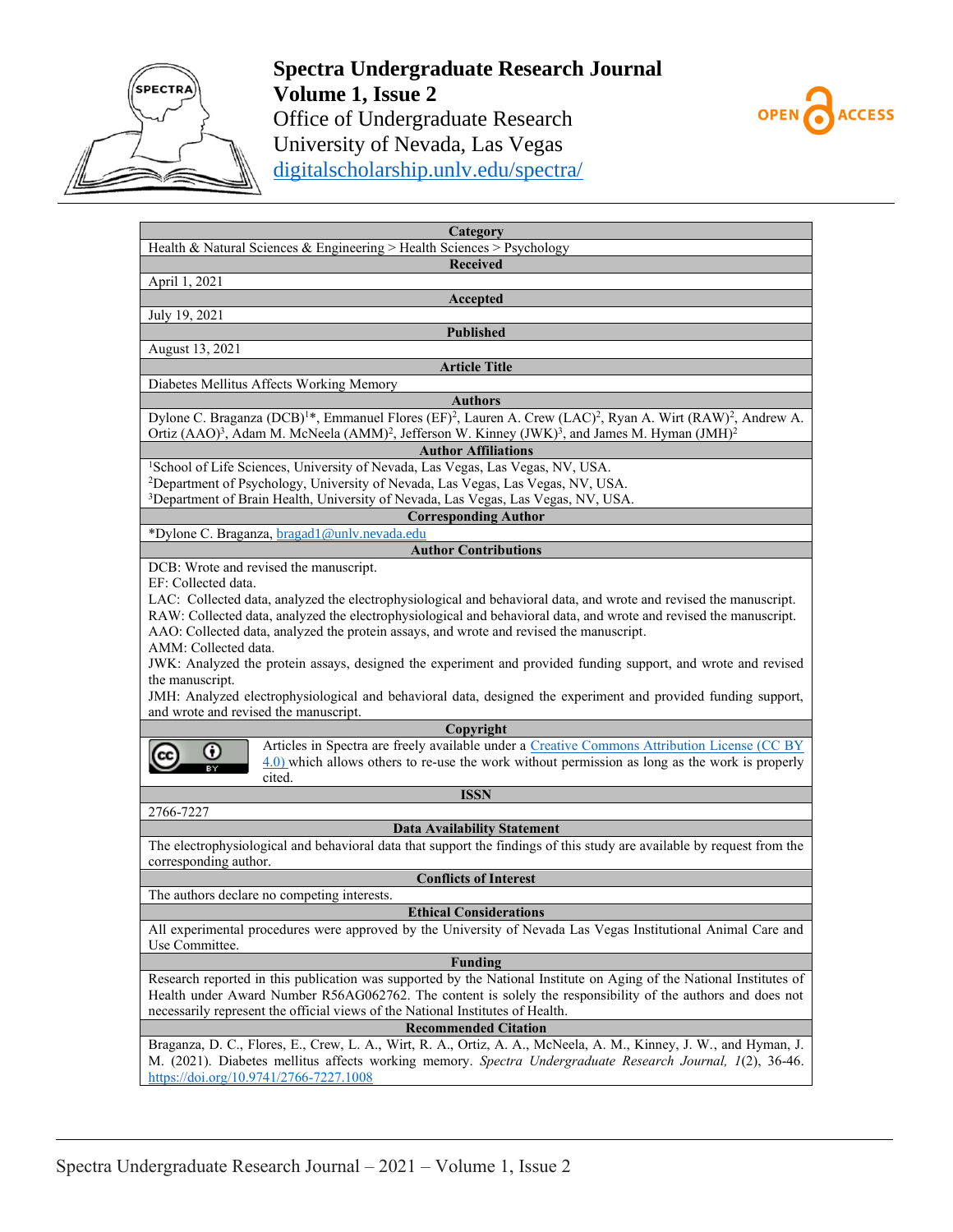



# **Diabetes Mellitus Affects Working Memory**

Dylone C. Braganza<sup>1</sup>, Emmanuel Flores<sup>2</sup>, Lauren Crew<sup>2</sup>, Ryan Wirt<sup>2</sup>, Andrew A. Ortiz<sup>3</sup>, Adam M. McNeela<sup>2</sup>, Jefferson W. Kinney<sup>3,</sup> and James M. Hyman<sup>2</sup>

## **Author Affiliations:**

<sup>1</sup>School of Life Sciences, University of Nevada, Las Vegas, Las Vegas, NV, USA. <sup>2</sup>Department of Psychology, University of Nevada, Las Vegas, Las Vegas, NV, USA. <sup>3</sup>Department of Brain Health, University of Nevada, Las Vegas, Las Vegas, NV, USA.

## **Abstract**

Alzheimer's disease (AD) degrades the brain's ability to remember, think, and carry out tasks. The exact cause is not known, but several risk factors have been identified, including diabetes mellitus (DM). DM causes elevated blood sugar levels due to reduced insulin production in the pancreas. The linkage between elevated glucose levels and the behavioral impairments are not fully understood, which was the focus of this study. Rats were trained to alternate directions in a maze to receive a reward on consecutive trials. After training, five rats were injected with streptozotocin (STZ), which induces hyperglycemia by injuring pancreatic beta cells. Three control animals received benign vehicle injections. All eight rats then underwent implant surgery and received an implant with 128 recording probes attached to an electronic interface board. The recording electrodes targeted the hippocampus and the anterior cingulate cortex (ACC), which are both associated with learning and memory processes. We found that STZ rats had reduced accuracy after long delay periods compared to the control rats. During task performance, there was a decrease in the power of theta activity and an increase in delta activity moments before starting a new trial. This was the opposite of control animals, who before starting new trials had higher theta power and less delta power as they focused. These findings imply that the STZ rats were impaired on longer delay periods. These findings are like reports from animal models of AD and may help explain why DM is a risk factor for AD.

**Keywords:** Alzheimer's disease, diabetes mellitus, streptozotocin, learning, memory, working memory, anterior cingulate cortex, hippocampus

Diabetes mellitus (DM) and Alzheimer's disease (AD) are prevalent diseases within our population that affect millions of people worldwide and can serve to be quite deadly. In 2013, the sixth leading cause of death in the United States was AD (Alzheimer's Association) and DM was the eighth leading cause of death [\(Tao et al., 2015\)](#page-4-0). AD is a form of dementia that is most prevalent in elderly populations and is categorized by deficits in cortical function, specifically memory [\(Becker et. al, 1994\)](#page-4-1). DM is categorized by elevated blood glucose levels,

also known as hyperglycemia, and can occur due to dysfunction of insulin production or secretion [\(American Diabetes Association, 2014\)](#page-4-2). Recently, it has been shown that DM is likely to be a risk factor for the development of Alzheimer's disease [\(Li,](#page-4-3)  [Wang, & Xiao, 2016\)](#page-4-3). This is problematic since AD does not present the full extent of its symptoms until much later into the disease, and by this stage of the disease there are very few effective treatments known today. Both diseases fall within the top ten leading causes of mortality and understanding comorbidity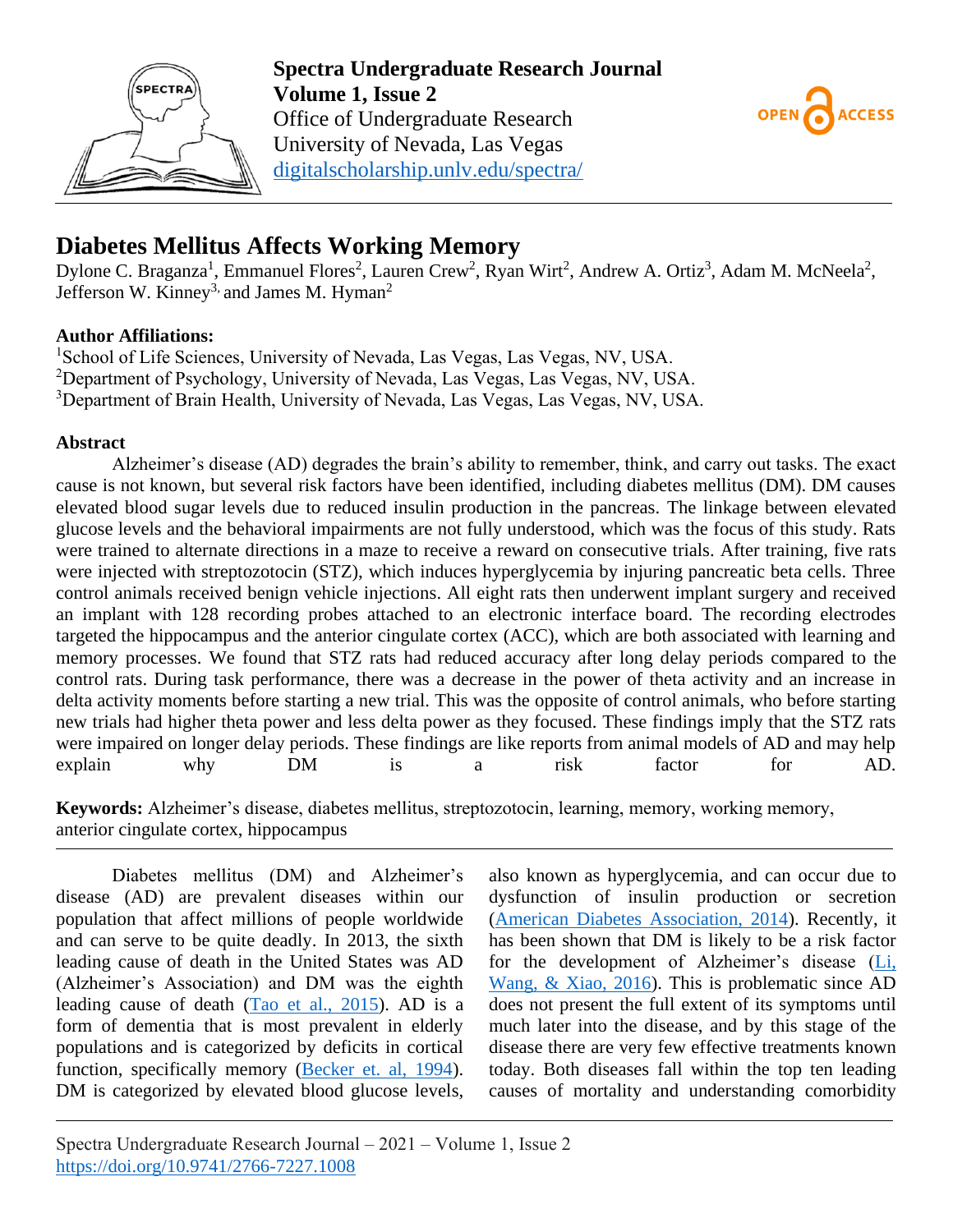interactions can uncover how memory, specifically working memory, is affected by hyperglycemic states. The focus of this study was placed on changes in working memory in hyperglycemic rodents. To investigate any changes in working memory, brain structures tasked with the consolidation and retrieval of memory were focused on.

Two brain areas that have shown to be integral to understanding the underlying pathologies of memory from DM are the anterior cingulate cortex (ACC) and the hippocampus (HC). The ACC is active in relation to emotional behavior and decision-making regarding rewards [\(Rolls, 2019\)](#page-4-4). The HC is also known to be involved in declarative, episodic, [\(Opitz,](#page-4-5)  [2014\)](#page-4-5), and spatial memory [\(Schlesiger et. al, 2013\)](#page-4-6). In rodents, ablation to the hippocampal area removes the ability to complete a delayed alternation task [\(Racine & Kimble, 1965\)](#page-4-7). Also, previous studies have shown that treating hyperglycemia in humans can improve cognition and working memory test scores [\(Ryan et. al, 2006\)](#page-4-8).

In our model organisms, DM is induced with the neoplastic agent streptozotocin (STZ), and it is known to induce an elevated blood glucose or DMlike state in rodents [\(Murtishaw et. al, 2018\)](#page-4-9). Hyperglycemic states have been implicated in leading to cognitive decline in relation to memory function, even when the individual does not meet the threshold for a clinical diagnosis of type 2 diabetes [\(Marden et.](#page-4-10)  [al, 2017\)](#page-4-10). Harvesting information from brain areas that are implicated in working memory and decision making when blood glucose levels are elevated will allow the advancement of future interventions that will hopefully treat and improve the status of DM.

By understanding the effect on working memory by DM, a clearer picture of the cognitive implications of DM can be uncovered. Furthermore, measuring behavior modulations in hyperglycemic rodents can identify changes to the function of working memory. This distinction will help identify the relationship between the hallmark symptoms that define DM, which is hyperglycemia, and correlate any dementia-like symptoms with them.

#### **Methodology**

Eight Long-Evans rats were trained on a delayed alternation task in a custom-built T-maze. For the rats to have completed successful trials in succession, they would have had to travel left then right within the T-maze, and then repeat for their reward. The maze featured a sequester area where the rats would be forced to wait for a variable amount of time before proceeding onto the next trial. This required the animals to maintain the memory of the last trial over this delay period. When the rats were then released into the start area, they traveled some distance and encountered two separate pathways. At the end of one pathway, a reward was waiting for the rats while the other path contained no reward. This pattern alternated throughout consecutive trials.

Five out of the eight rats received STZ injections, and three rats received a benign vehicle injections that contained a citrate buffer following training to ensure that the rodents could correctly complete the task. All injections were delivered intraperitoneally. The STZ animals exhibited average glucose levels of 358 ng/ml, with the threshold of 250 ng/ml for a chronic state of hyperglycemia, commonly found in DM patients [\(Murtishaw et al.,](#page-4-9)  [2018\)](#page-4-9). Following surgery and adequate training in the T-maze, all of the rats underwent surgery for the implantation of a 128 channel hyperdrive recording probe. The implant surgery targeted the ACC as well as the HC, specifically the CA1 region. Wires were arranged in groups of four, which are known as tetrodes. The tetrodes were attached to an electronic interface board to properly record brain activity during the tasks. During surgery, the tetrodes were lowered into the HC and the ACC. All eight rats ran the task again while activity from both brain areas was recorded. Following recordings from the animal's brain areas, the animals were sacrificed, and histological inspection confirmed that the electrodes were implanted in the target areas.

Delta and theta waves are brain oscillations that are used to correlate brain activity with behavior. Theta waves are present during a task that involves active attention and focus [\(Buzsáki et. al, 1986\)](#page-4-1), and are found between 7-12 Hz. Delta waves are correlated with resting states and are found between 1-4 Hz [\(Fujisawa & Buzsáki, 2011\)](#page-4-11). [Figure 2](#page-7-0) shows brackets denoting a period of delta (orange) and theta (purple) waves.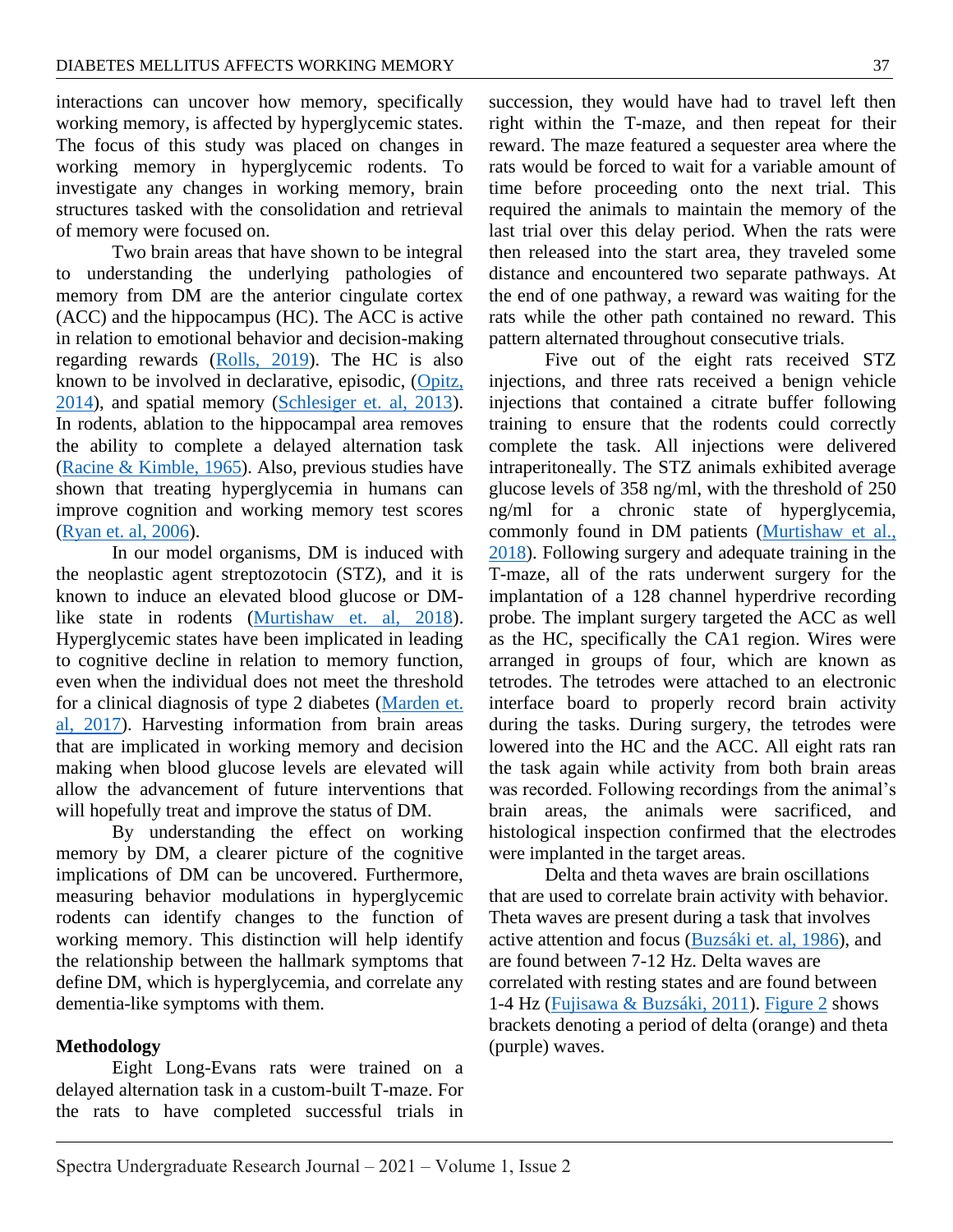## **Results**

*Task Accuracy:* The accuracy for STZ animals diminished after delay periods longer than 60 seconds and above compared to the control group [\(Figure 3\)](#page-8-0). Within trials with delay periods of 60 seconds or less, both groups had similar accuracies of correct trials. This pattern persisted into the 60 second delay period with similar accuracies for STZ and control rats. Upon encountering a 90 second delay period, accuracy for STZ rats plummeted to 60% and plateaued at this accuracy level. The control group responded correctly to more than 10% of the trials compared to the STZ rats. In trials consisting of a delay period above 90 seconds, both groups responded with a similar accuracy.

*Differences in Delta and Theta Waves:* Power differences in theta and delta waves within the HC were apparent between the two groups. Starting with the control group (left), the red band at  $\sim$ 7 Hz shows a constant theta power while the subjects waited for the trial start [\(Figure 4\)](#page-9-0). Comparing these results to the STZ group, an increase in delta power (1 - 4 Hz) can be seen throughout the trial, which is not observed in the control group. Notice that there is a consistency of power throughout the time leading up to the trial start, denoted by the vertical dashed line, as well as a few seconds following in the control group. A slight fluttering of increased delta power can be seen leading up to the trial start in the STZ animals, which is absent within the control group.

*TD Ratio Shows Behavioral Difference:* To parse out the amount of time that the animals spent in each type of behavioral condition, whether it was attentive or lethargic, a theta to delta (TD) ratio was calculated. The TD ratio will give an estimate of the animal's behavior due to the correspondence between the specific waves and behavior. When comparing the TD ratio before the trial start within the control and experimental groups, the control groups persisted at a higher ratio [\(Figure 5\)](#page-11-0). A higher TD ratio signifies that there was more theta activity than delta activity present while the animal was waiting the task to begin. The TD ratio of the experimental group was lower than the control group, which suggests that the STZ group was unable to focus and pursue the reward at the level that the control group was able to. Both groups showed an increase in TD ratio leading up to the trial start.

Both groups received equal amounts of time for the trials in the experiment [\(Figure 6a\)](#page-11-0). This was to ensure that every animal had equal opportunities to wait within the sequester area, as well as to keep the variable of delay time constant. The experimental and control groups remained at a constant weight for the first two weeks but differed in the amount of weight after 4 weeks of the vehicle injections, with the STZ group losing more weight compared to the control group [\(Figure 6b\)](#page-11-0).

#### **Discussion**

These results show that elevated blood glucose levels have the capability to affect working memory during longer delay periods. Shorter delays were not as impaired in the hyperglycemic subjects, possibly implicating a disconnect between DM conditions and working memory. The memory deficits that preceded the hyperglycemic state mirror conditions seen in AD animal models and AD patients [\(Stopford et. al,](#page-4-12)  [2012\)](#page-4-12). Even though the effects of hyperglycemia and working memory have been identified, much is still unknown about DM and AD. One connection between both diseases is the necessity of healthy blood glucose levels, as hypoglycemic states can also cause cognitive impairments [\(Sommerfield et. al,](#page-4-13)  [2003\)](#page-4-13).

Future studies that are looking to peer into hyperglycemia and its cognitive effects could also perform operations that investigate various pairwise combinations of other brain areas that are involved in learning and memory. These future areas should be highly integrated with either the hippocampus or ACC, like the orbitofrontal cortex [\(Rolls, 2019\)](#page-4-4), which would require other mechanisms of investigation other than electrophysiology to parse out directly. One could also perturb one brain area and leave another intact, allowing for multiple pairwise combinations of impaired and non-impaired cortical regions. Aside from learning and memory impairments that are present with any patient with AD, other cognitive functions that are impaired could be investigated by examining other cortical areas that are associated with emotional arousal, like the amygdala. These findings also aid in furthering our focus on advanced glycosylation end products, which are known to affect cellular functions by and large, but the role of glycosylation in neural pathology is not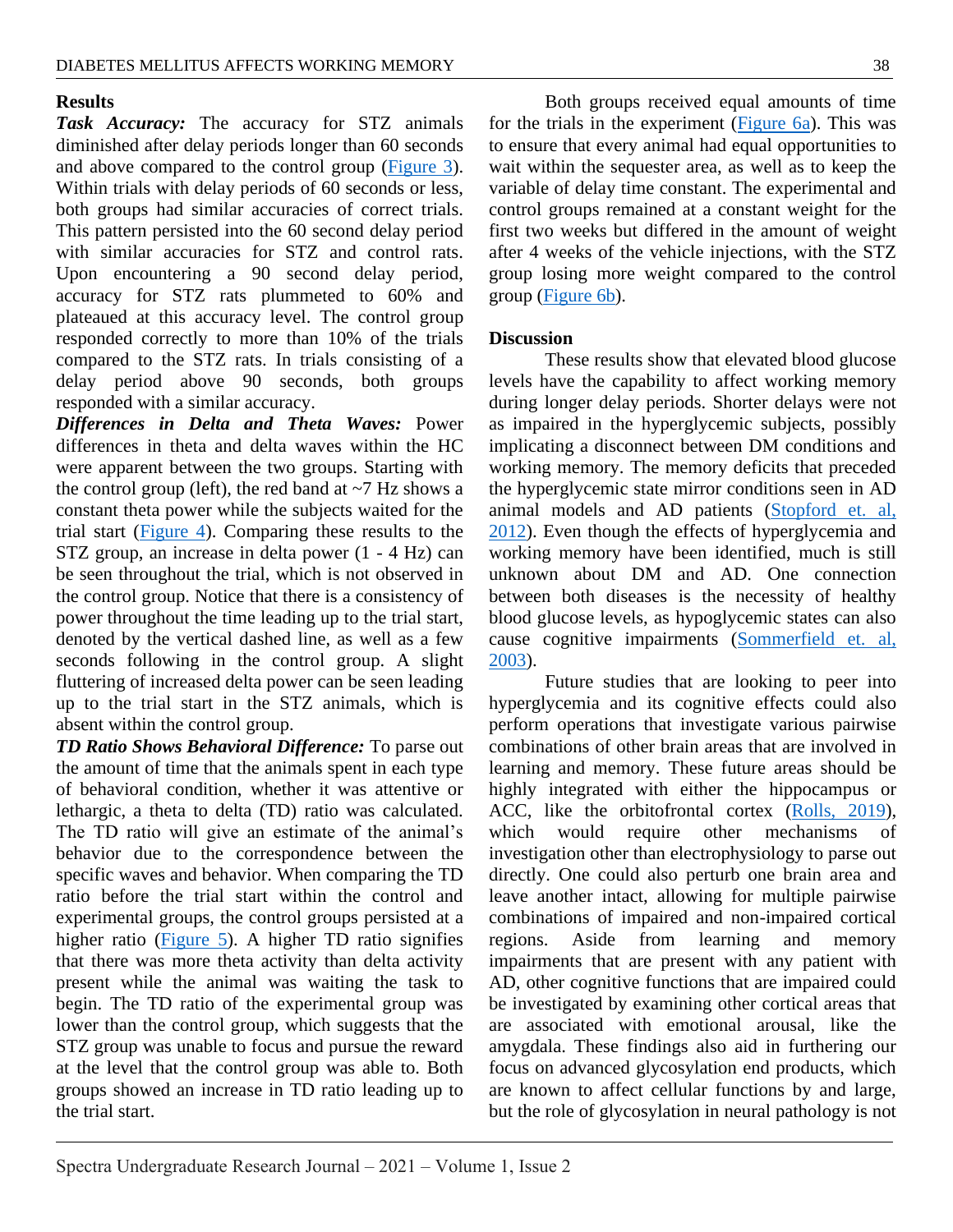fully unraveled yet. By working from the molecular level up to the cognitive level, one could build upon how cellular processes involving glucose affect memory.

## **References**

- Alzheimer's Association (2016). 2016 Alzheimer's disease facts and figures. *Alzheimer's & Dementia, 12*. 459-509.
- <span id="page-4-2"></span>American Diabetes Association (2014). Diagnosis and classification of diabetes mellitus. *Diabetes care*, *37 Suppl 1*, S81–S90. <https://doi.org/10.2337/dc14-S081>
- <span id="page-4-1"></span>Becker, J.T., Boiler, F., Lopez, O.L., Saxton, J., McGonigle, K.L. (1994). The Natural History of Alzheimer's Disease: Description of Study Cohort and Accuracy of Diagnosis. Arch Neurology, 51, 585–594. doi:10.1001/archneur.1994.00540180063015
- Buzsáki, G., Gage, F., Björklund, A. (1986). Restoration of RSA (theta) in the Denervated Hippocampus by Brain Transplants. *Learning and Memory,* 137-140. https://doi.org/10.1016/B978-0-08-034186- 6.50027-X
- <span id="page-4-11"></span>Fujisawa, S., Buzsáki, G. (2011). A 4 Hz Oscillation Adaptively Synchronizes Prefrontal, VTA, and Hippocampal Activities. *Neuron, 72,* 153- 165. <https://doi.org/10.1016/j.neuron.2011.08.018>
- <span id="page-4-3"></span>Li, W., Wang, T., & Xiao, S. (2016). Type 2 diabetes mellitus might be a risk factor for mild cognitive impairment progressing to Alzheimer's disease. *Neuropsychiatric Disease and Treatment*, *12*. [https://doi](https://doi-org.ezproxy.library.unlv.edu/10.2147/NDT.S111298)[org.ezproxy.library.unlv.edu/10.2147/NDT.S1](https://doi-org.ezproxy.library.unlv.edu/10.2147/NDT.S111298) [11298](https://doi-org.ezproxy.library.unlv.edu/10.2147/NDT.S111298)
- <span id="page-4-10"></span>Marden, J., Mayeda, E., Tchetgen, E., Kawachi, I., Glymour, M. (2017). High Hemoglobin A1c and Diabetes Predict Memory Decline in the Health and Retirement Study. Alzheimer Disease & Associated Disorders, 31, 48-54. https://doi.org/10.1097/WAD.0000000000000 182
- <span id="page-4-9"></span>Murtishaw, A. S., Heaney, C. F., Bolton, M. M., Belmonte, K. C. D., Langhardt, M. A., & Kinney, J. W. (2018). Intermittent streptozotocin administration induces

behavioral and pathological features relevant to Alzheimer's disease and vascular dementia. *Neuropharmacology*, *137*, 164–177. [https://doi](https://doi-org.ezproxy.library.unlv.edu/10.1016/j.neuropharm.2018.04.021)[org.ezproxy.library.unlv.edu/10.1016/j.neurop](https://doi-org.ezproxy.library.unlv.edu/10.1016/j.neuropharm.2018.04.021)

[harm.2018.04.021](https://doi-org.ezproxy.library.unlv.edu/10.1016/j.neuropharm.2018.04.021)

<span id="page-4-5"></span>Opitz, B. (2014). Memory function and the Hippocampus. *Frontiers of Neurology and Neuroscience, 34*. <https://doi.org/10.1159/000356422>

- <span id="page-4-7"></span>Racine, R., Kimble, D. (1965). Hippocampal lesions and delayed alternation in the rat. *Psychonomic Science, 3.* 285-286. http://dx.doi.org/10.3758/BF03343139
- <span id="page-4-4"></span>Rolls E. T. (2019). The cingulate cortex and limbic systems for emotion, action, and memory. *Brain structure & function*, *224*(9), 3001– 3018. [https://doi.org/10.1007/s00429-019-](https://doi.org/10.1007/s00429-019-01945-2) [01945-2](https://doi.org/10.1007/s00429-019-01945-2)
- <span id="page-4-8"></span>Ryan, C., Freed, M., Rood, J.A., Cobitz, A.R., Waterhouse, B.R., Strachan, M. (2006). Improving Metabolic Control Leads to Better Working Memory in Adults with Type 2 Diabetes. *Diabetes Care, 29.* 345-351. https://doi.org/10.2337/diacare.29.02.06.dc05- 1626
- <span id="page-4-6"></span>Schlesiger, M., Cressey, J.C., Boublil, B., Joenig, J., Melvin, N., Leutgeb, J.K., Leutgeb, S. (2013). Hippocampal activation during the recall of remote spatial memories in radial maze tasks. *Neurobiology of Learning and Memory, 106,*  324-333.

<https://doi.org/10.1016/j.nlm.2013.05.007>

- <span id="page-4-13"></span>Sommerfield, A.J., Deary, I.J., McAulay, V., Frier, B.M. (2003). Short-Term, Delayed, and Working Memory are Impaired During Hypoglycemia in Individuals with Type 1 Diabetes. *Diabetes Care, 26.* 390-396. https://doi.org/10.2337/diacare.26.2.390
- <span id="page-4-12"></span>Stopford, C.L., Thompson, J.C., Neary, D., Richardson, A.M.T., Snowden, J.S. (2012). Working memory, attention, and executive function in Alzheimer's disease and frontotemporal dementia. *Cortex, 48.* 429-446. https://doi.org/10.1016/j.cortex.2010.12.002
- <span id="page-4-0"></span>Tao, Z., Shi, A., & Zhao, J. (2015). Epidemiological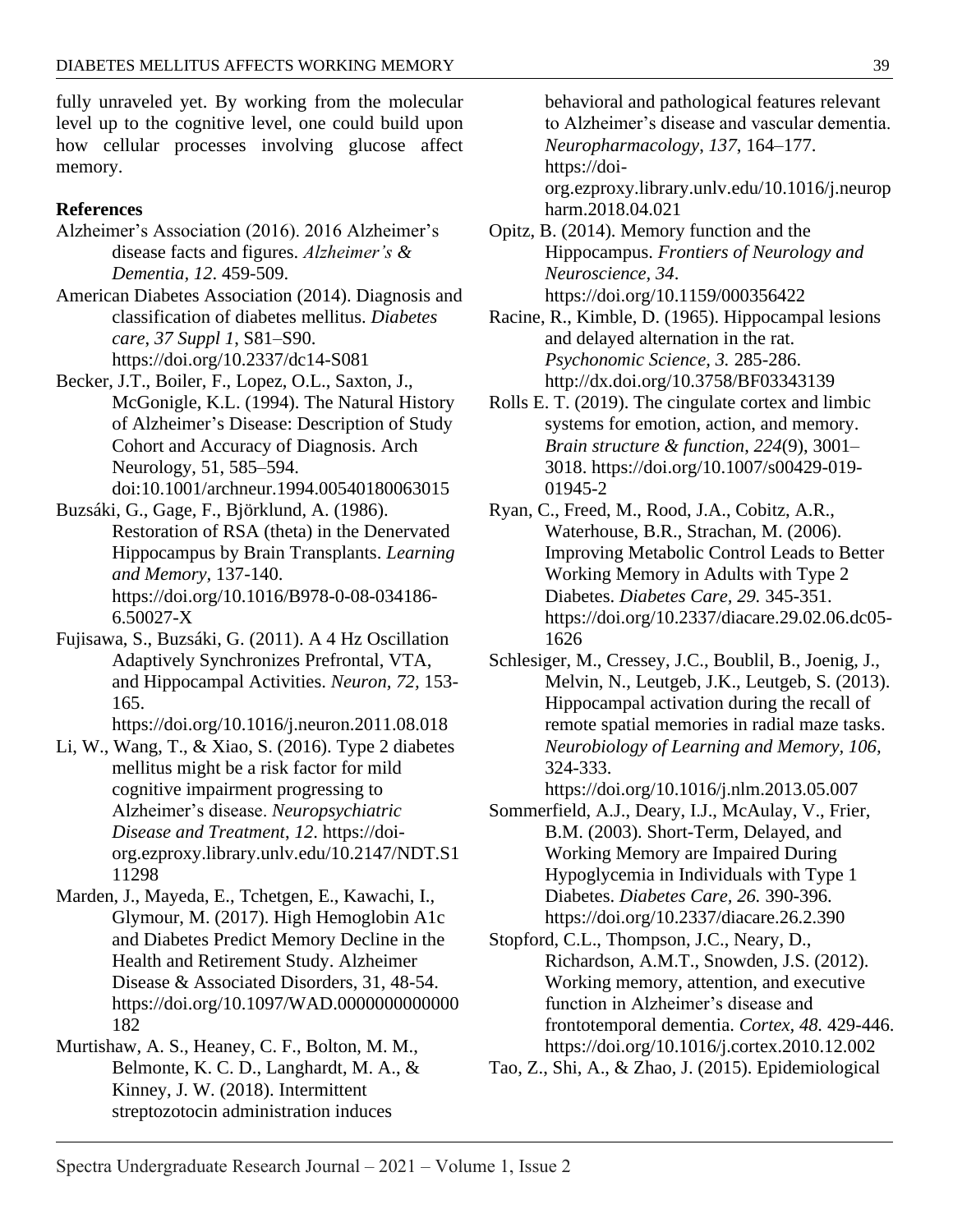Perspectives of Diabetes. *Cell biochemistry and biophysics*, *73*(1), 181–185.

<https://doi.org/10.1007/s12013-015-0598-4>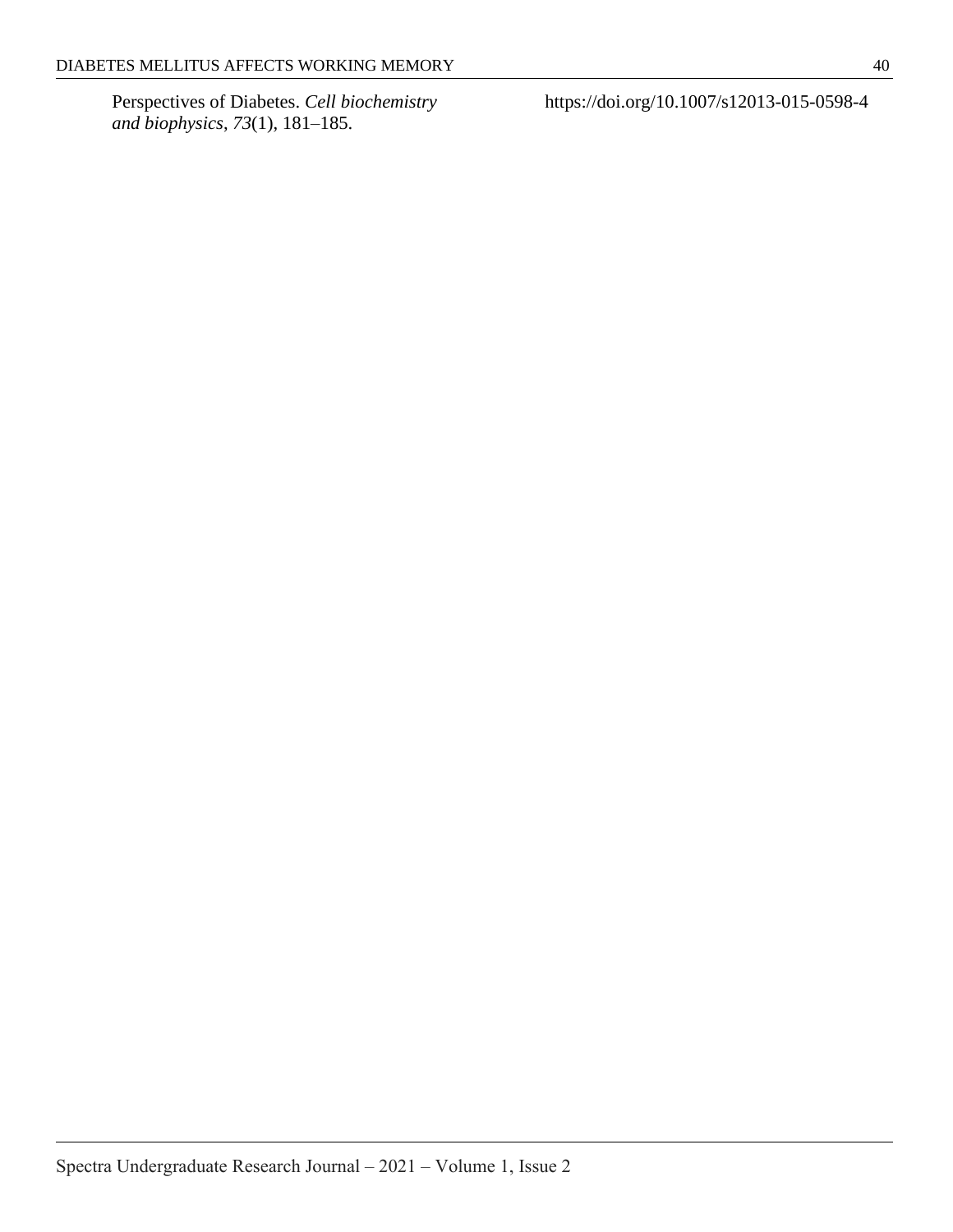## **Appendix A:** Figure 1. T-maze configuration and BGI analysis

#### **A**

## **Delayed Alternation Task**



**B**





*Note.* Figure 1a: Custom built T-maze (left) shows the sequester area outlined in green, which was where the rodents waited for the trial to start. Both available pathways (purple and orange arrows) and reward areas are also shown. Figure 1b: Blood glucose levels were measured using a blood glucose index (BGI). Levels of BGI was measured and tracked through the time from the first injection of STZ to the time of the first recording session (right). All STZ animals were hyperglycemic at the time of the first recording session.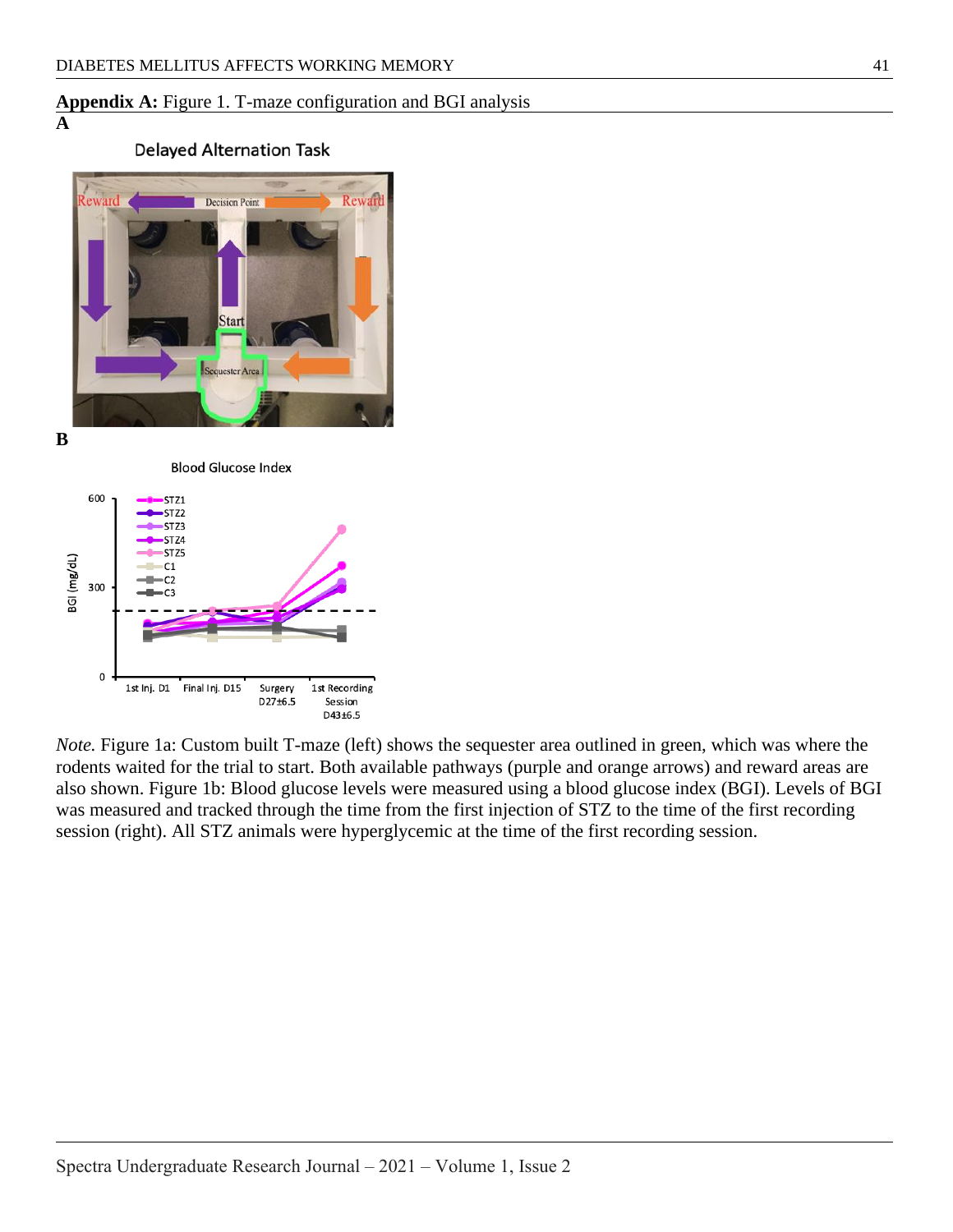<span id="page-7-0"></span>**Appendix B:** Figure 2. Delta and theta wave example



*Note.* An example of electrical activity during a 6 second recording session through an EEG. The y-axis shows three separate EEG channels, and the x-axis denotes the time passed in milliseconds. The oscillating waves during the 1000-2000 ms period is an example of theta waves (purple), and delta waves are shown between the 2500-3200 ms period (orange).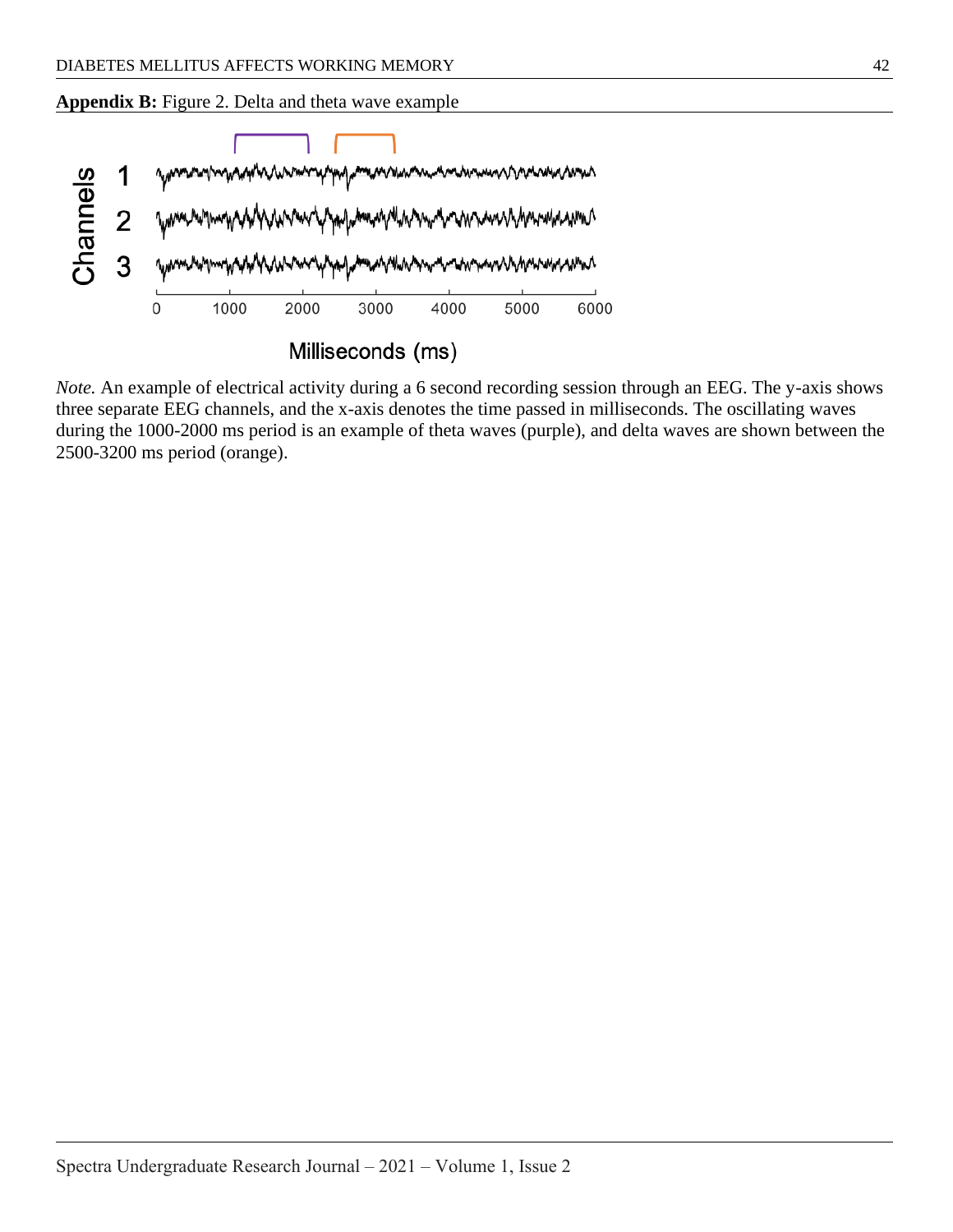

<span id="page-8-0"></span>

*Note.* Differences in behavioral performance between groups is shown by comparing different delay periods with the percentage of correct trials completed. The accuracy of the correctly completed trials is on the y-axis and delay length in seconds is on the x-axis. Accuracy of the STZ group decreased after more than a 60 second delay period.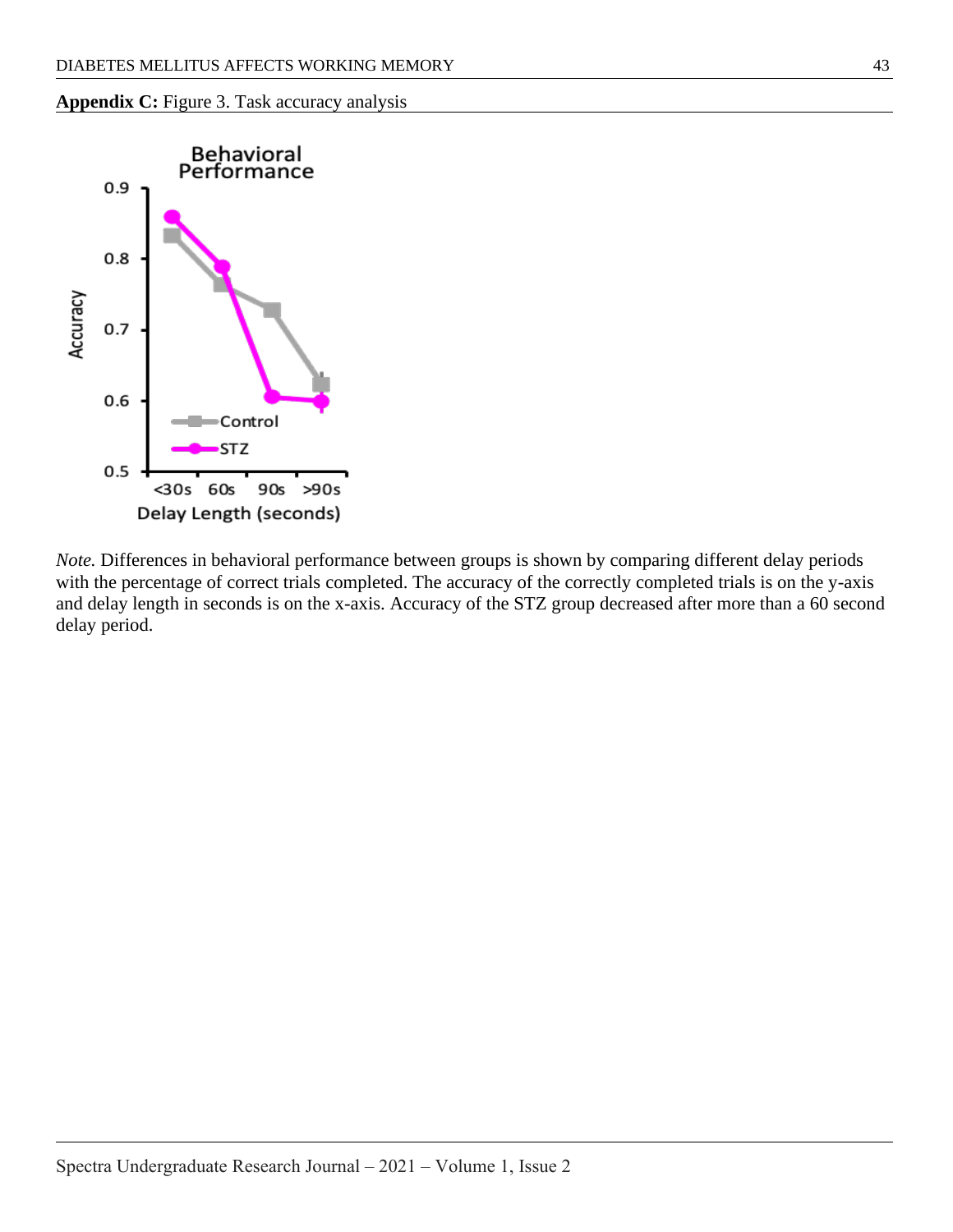<span id="page-9-0"></span>



*Note.* Normalized power throughout the trial leading up to the trial start. Theta waves (~7-14 Hz) and delta waves (~1-4 Hz) are present in both graphs with different power. Frequency (Hz) is displayed on the y-axis, and time leading up to the trial start (TS) is on the x-axis. A dashed vertical line in each graph denotes the start of the trial. Normalized power (z) scale is shown in a blue to red gradient from -1 (low power) to 3 (high power). The STZ group showed a decrease in delta wave power compared to the control group leading up to the trial start, as well as a decrease in theta power.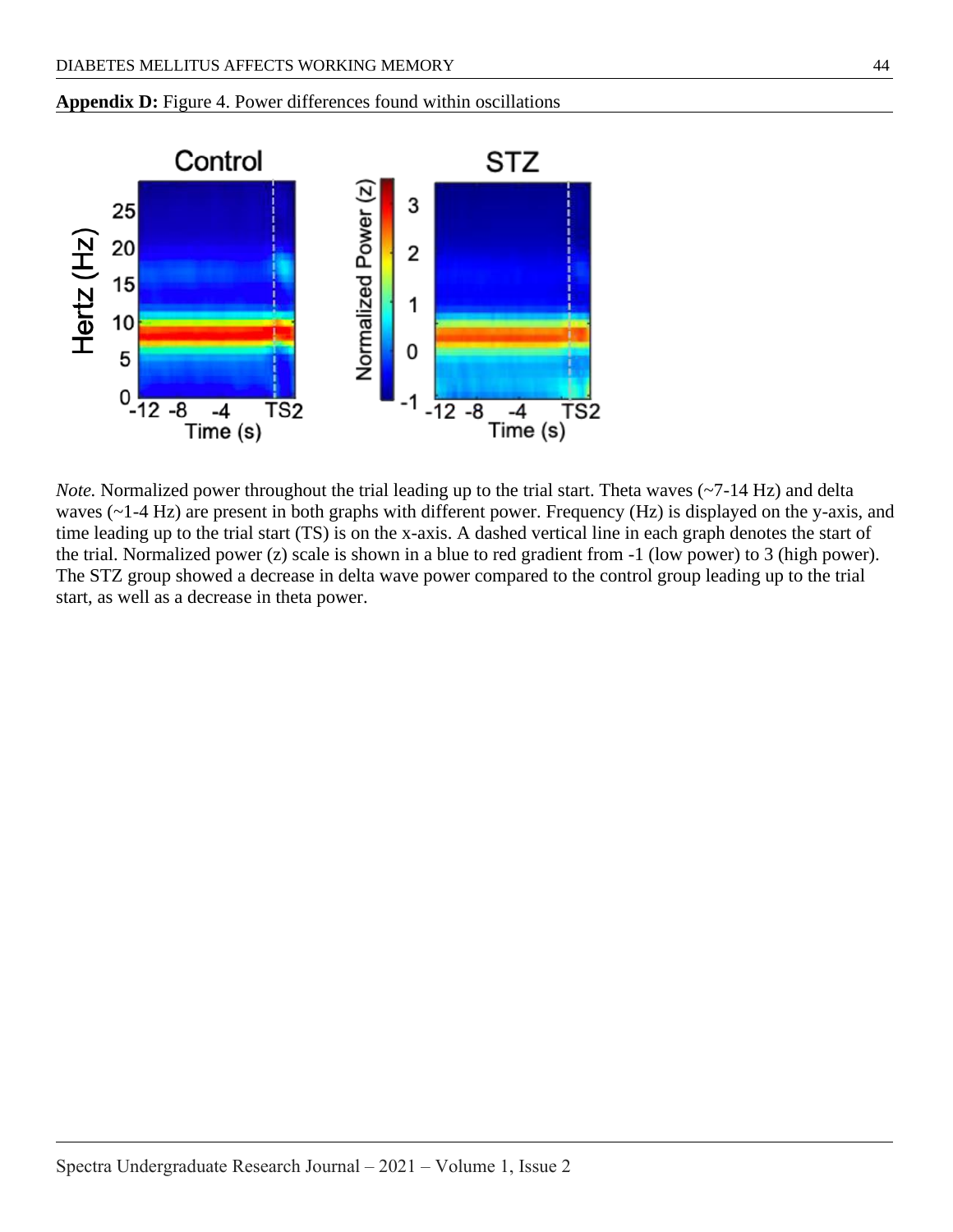**Appendix E:** Figure 5. TD ratio analysis



*Note.* Normalized power throughout the trial leading up to the trial start. Theta waves (~7-14 Hz) and delta waves (~1-4 Hz) are present in both graphs with different power. Frequency (Hz) is displayed on the y-axis, and time leading up to the trial start (TS) is on the x-axis. A dashed vertical line in each graph denotes the start of the trial. Normalized power (z) scale is shown in a blue to red gradient from -1 (low power) to 3 (high power). The STZ group showed a decrease in delta wave power compared to the control group leading up to the trial start, as well as a decrease in theta power.